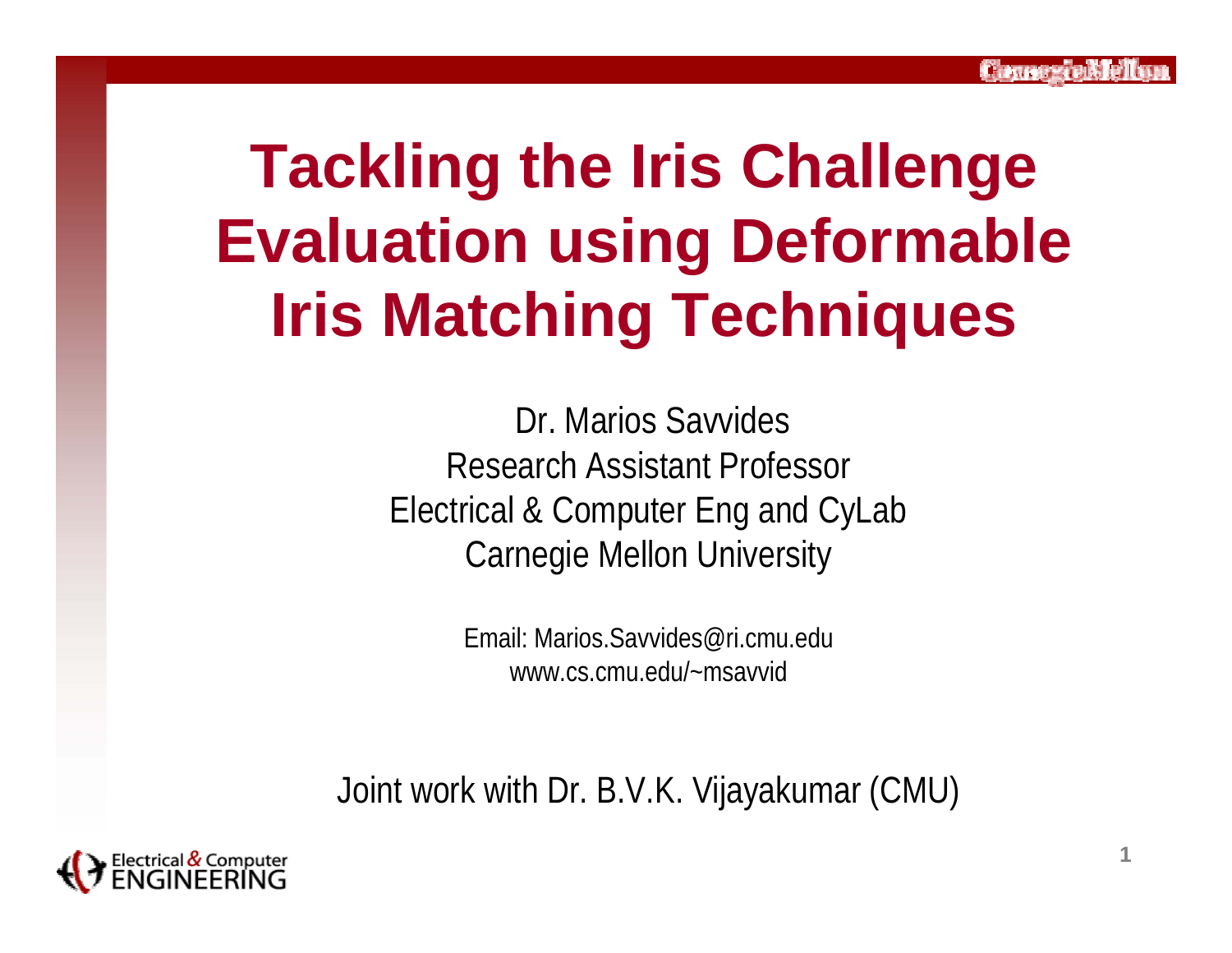# **Results : Experiment 1 & 2**

#### **Right eyes**

Equal Error Rate : 0.27%

True Acceptance Rate at False Acceptance Rate =  $0.1\%$  :  $99.63\%$ 

#### **Left eyes**

Equal Error Rate : 0.64%

True Acceptance Rate at False Acceptance Rate =  $0.1\%$  :  $99.07\%$ 

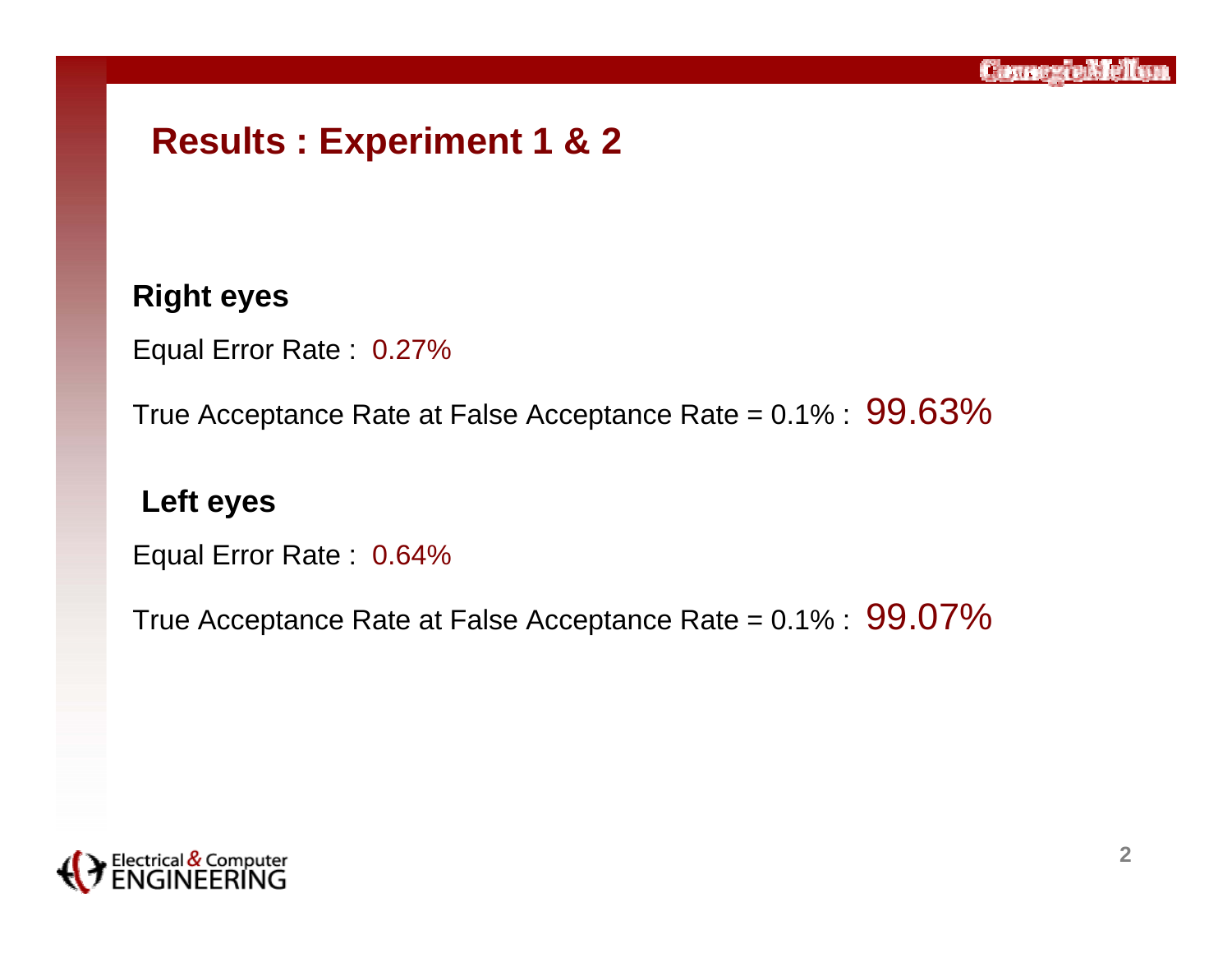#### Bad acquisition that DID NOT cause problem



#### **Example**

- **IMage from first data set, with portion of iris not in** captured frame.
- Was handled successfully by segmentation and partial matching.

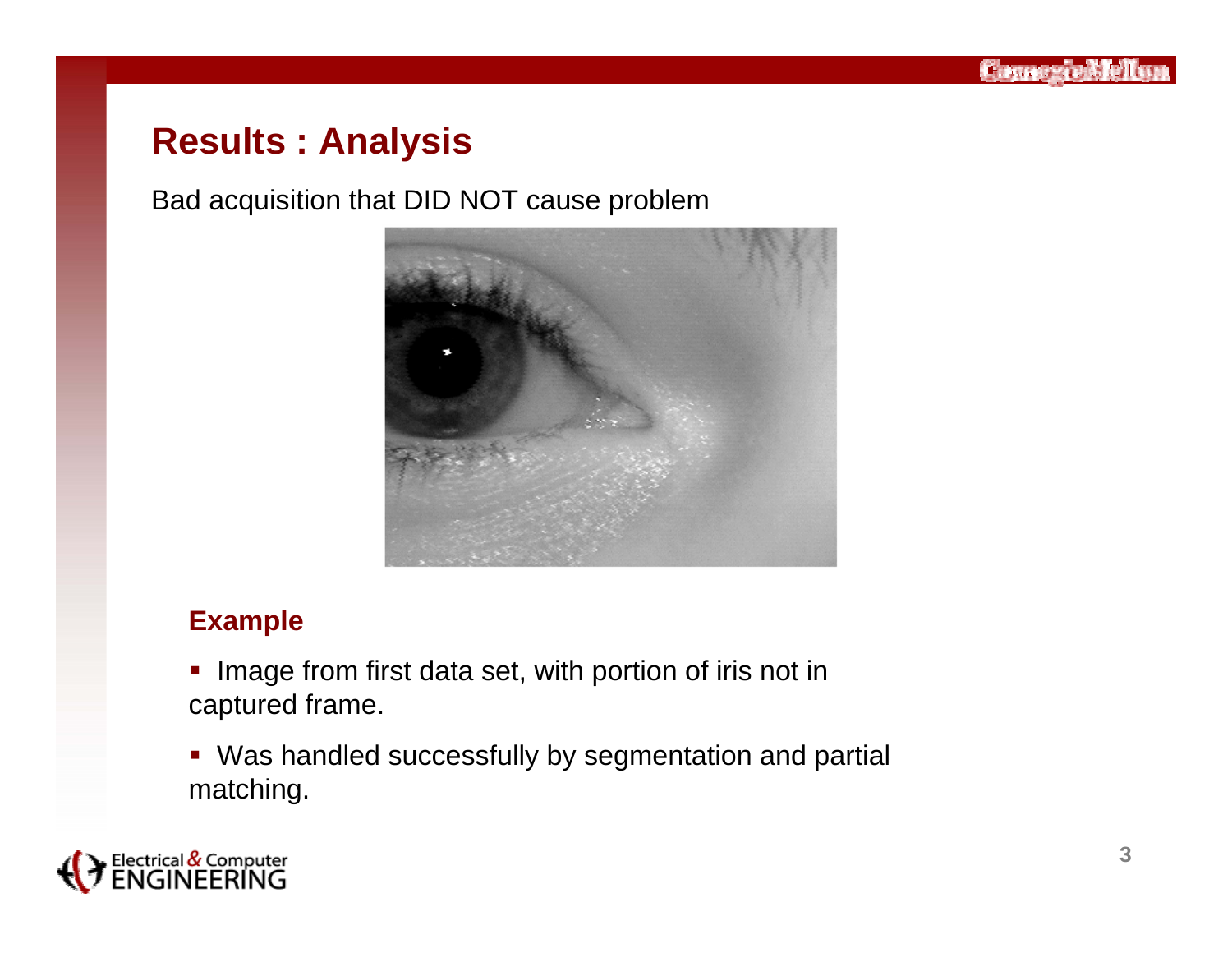# **Results : Experiment 2**

### **ROC curves (Exp. 1: blue, Exp. 2: red)**



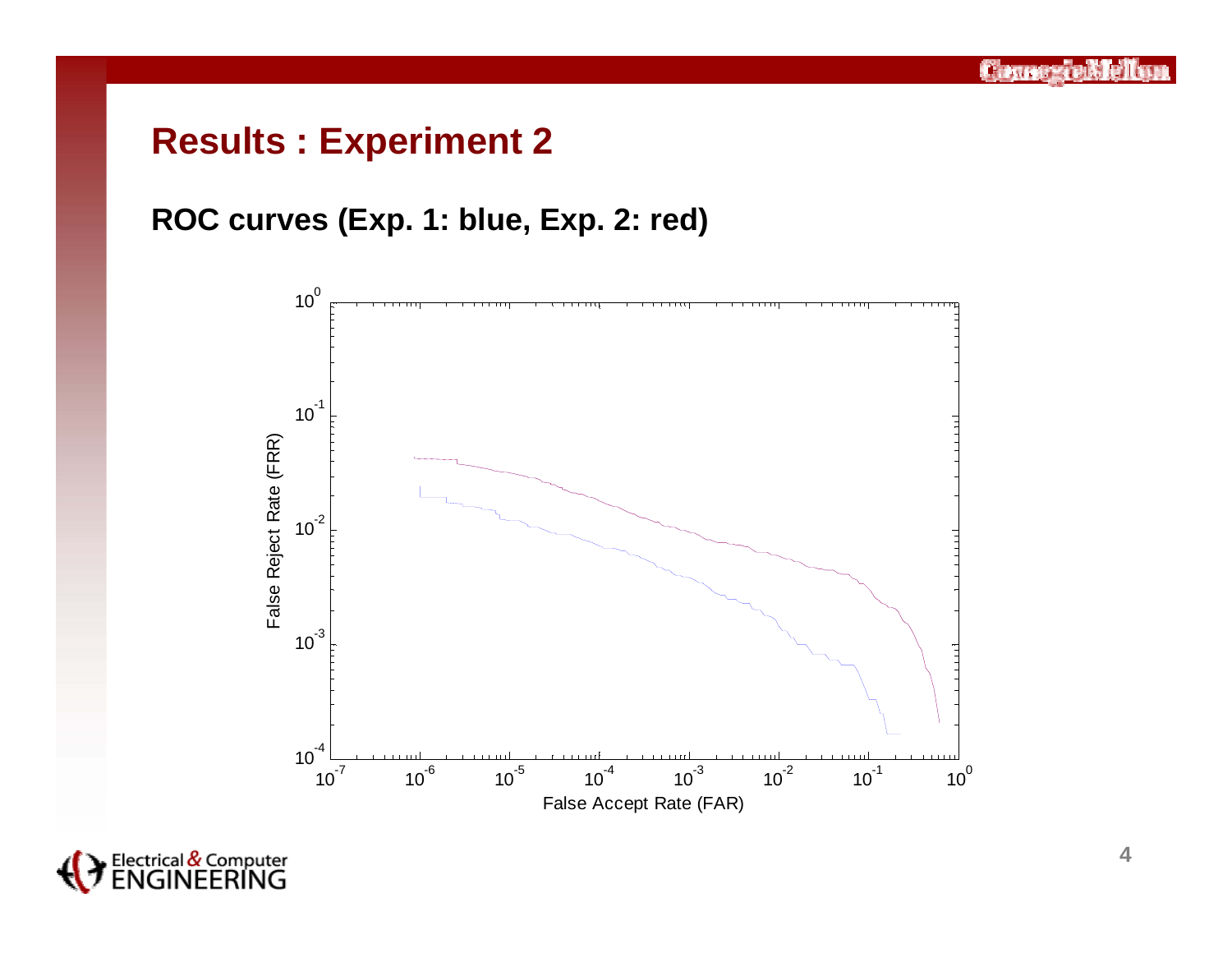Most errors generated by a small set of images.

#### **Example : Experiment 1, threshold set at FAR = 0.1%** : **99.63%**

■ One of the problem images



#### Difficult image – off angle

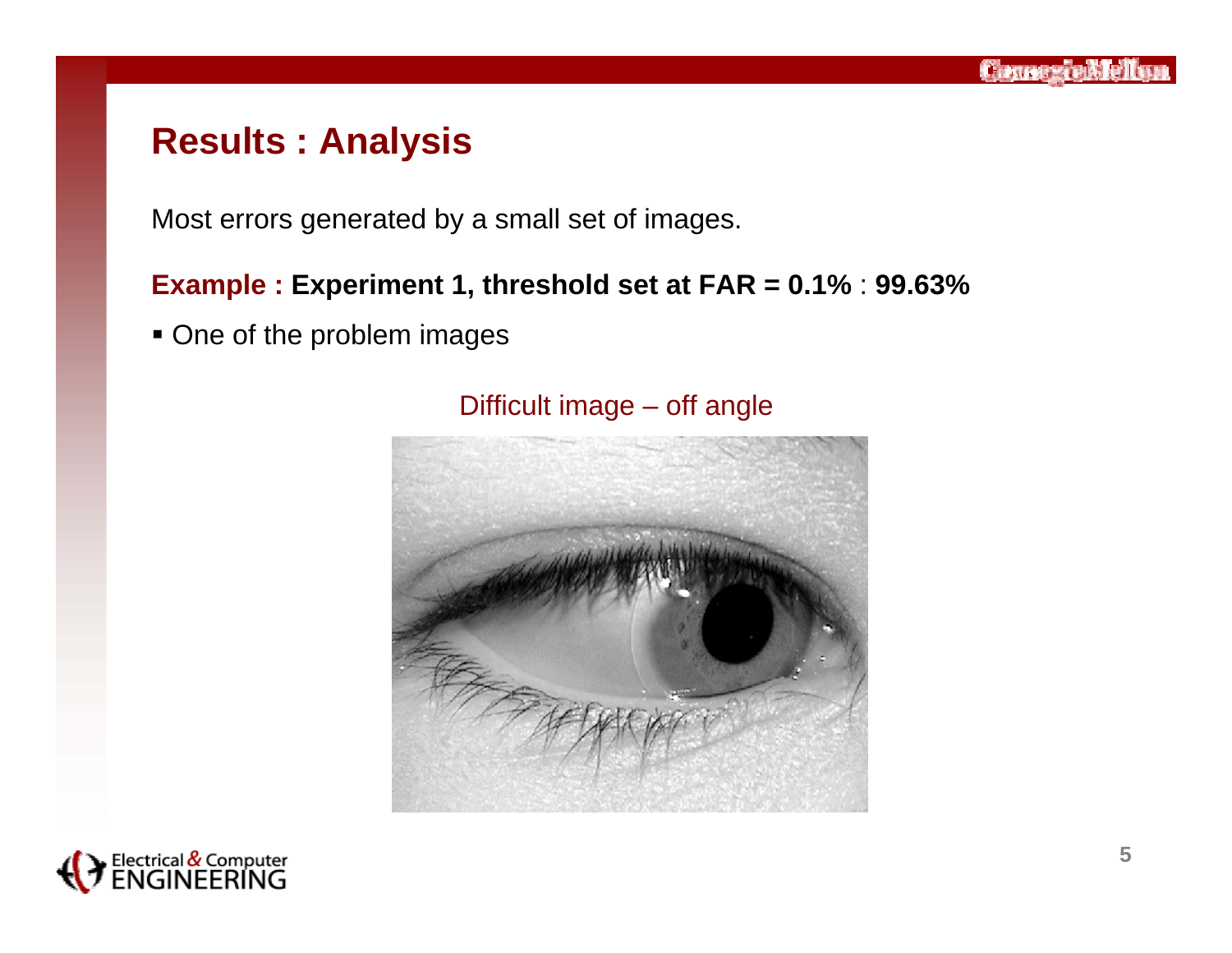Examining errors:

- $\overline{\phantom{a}}$ Come from several types of poor quality images.
- Can easily be detectable using a quality metric (not incorporated in this version)

#### Off angle – noncircular boundaries Badly focused





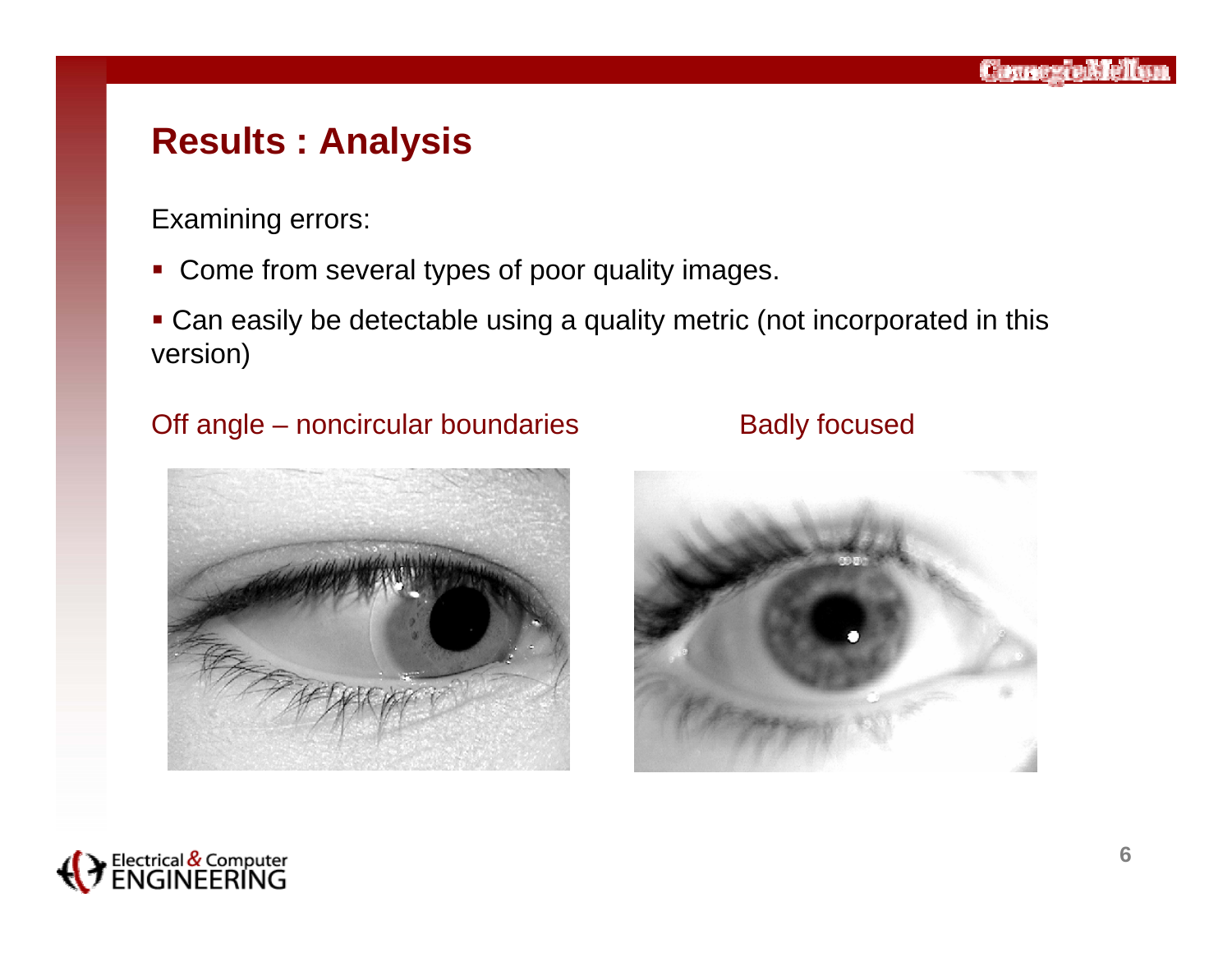Examining errors:

#### Unexplained image acquisition artifacts





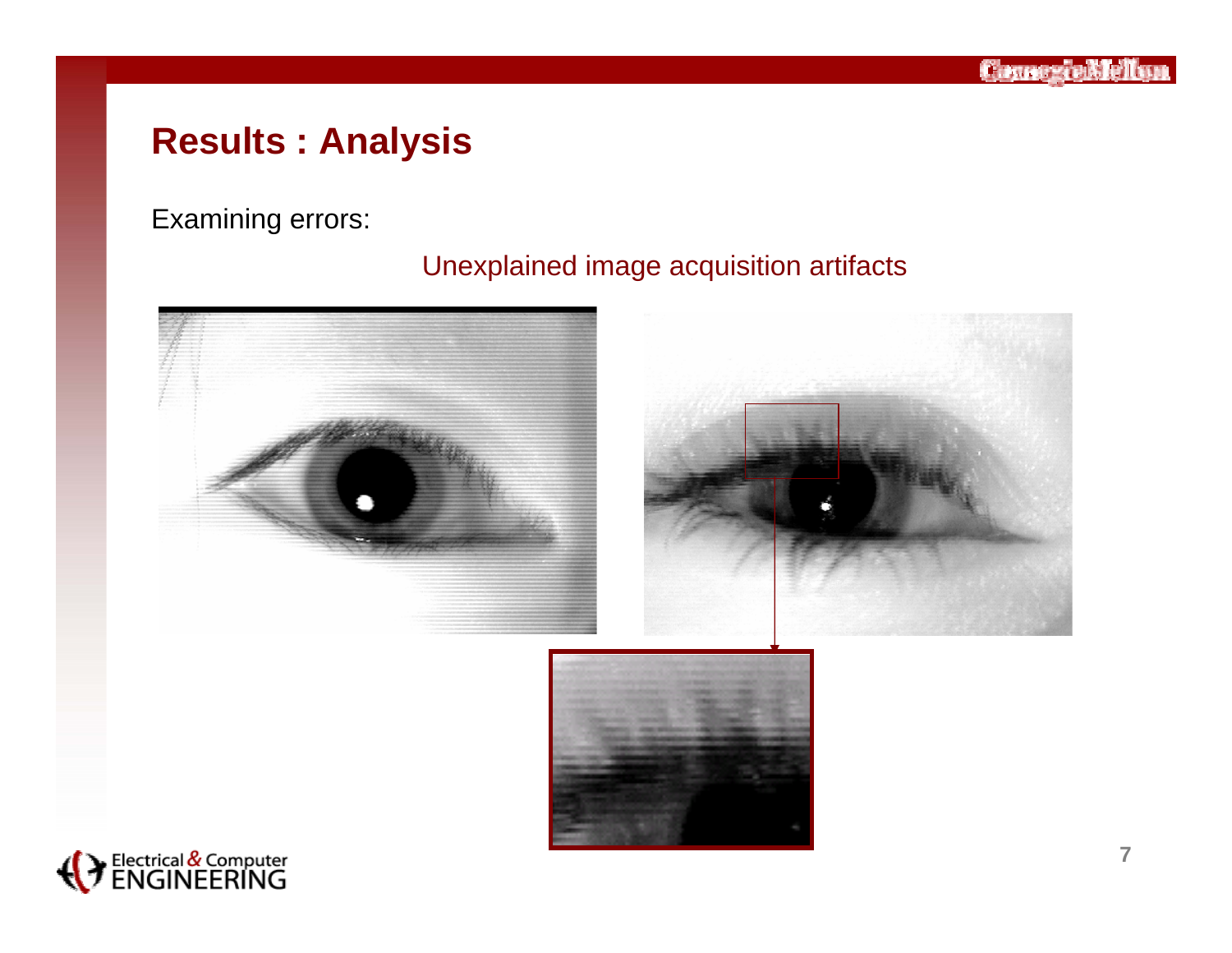Examining errors:

#### Low pattern information - small iris width, and partially obstructed or shadowed





#### shadow effects

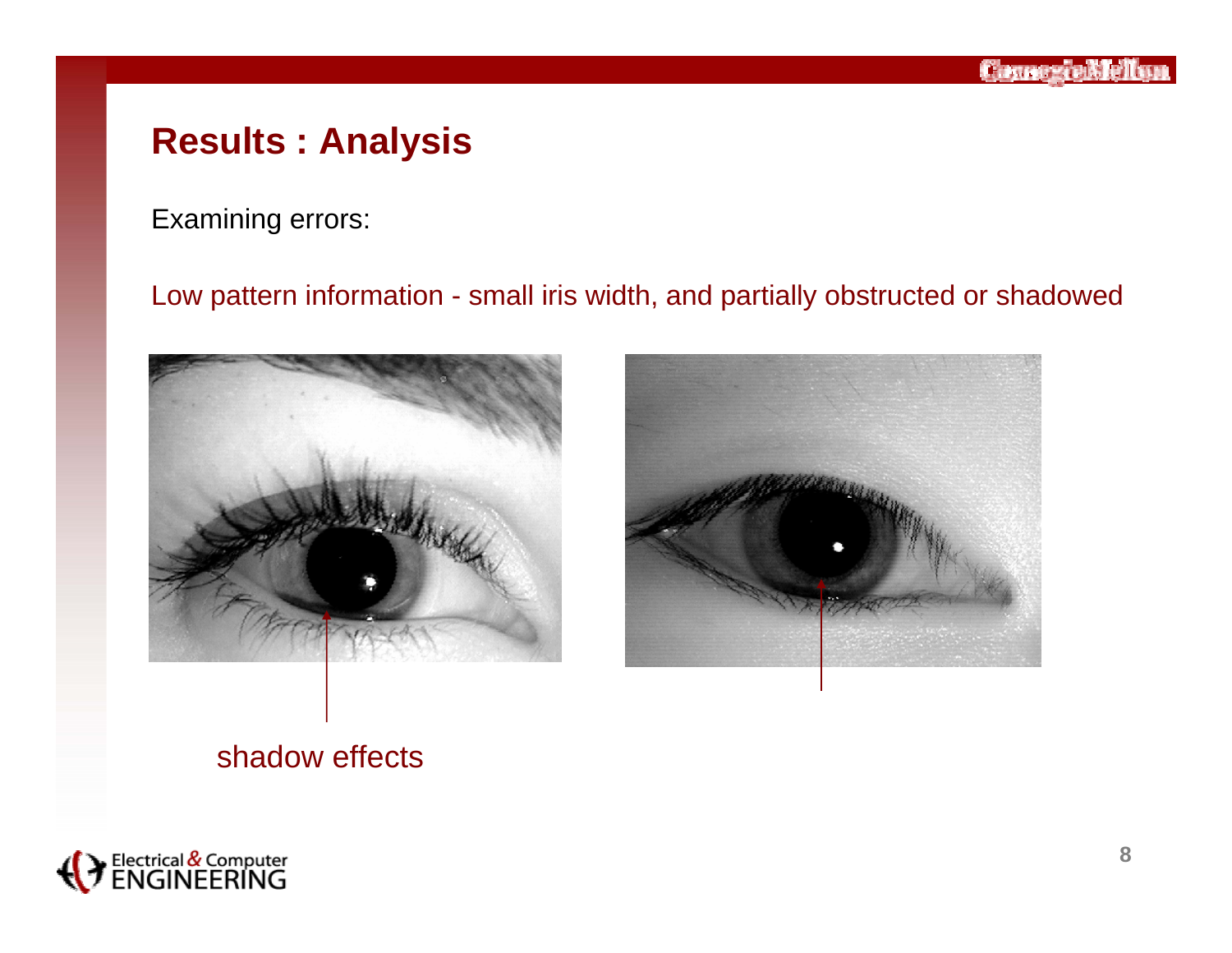**Experiment 1, threshold set at FAR = 0.1%** :

These 6 low quality images account for **80%** of the false reject errors.

# TAR at  $FAR = 0.1\%$ :

Including these 6 images: 99.**6**3% Excluding these 6 images: 99.**9**3% @0.1 FAR!



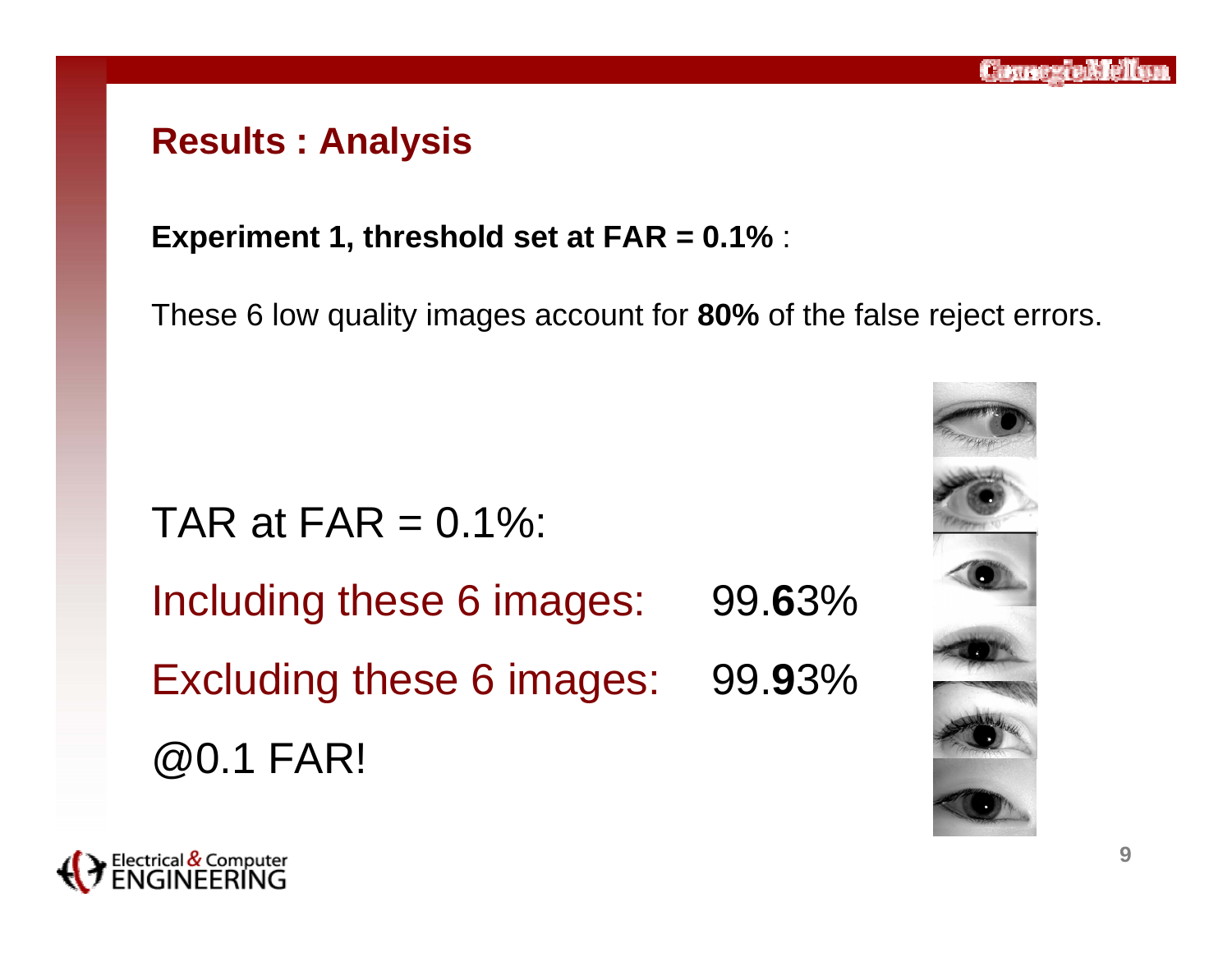# **Outside Data : CASIA Iris Database**

Method applied to CASIA $^{\rm 3}$  database:

- $\overline{\phantom{a}}$ Interesting database – not as much of a need for quality screening.
- $\overline{\phantom{a}}$ 108 iris classes, 7 infrared images per class.

#### **Sample CASIA iris class**



3 CASIA Iris Image Database, Chinese Academy of Sciences, http://www.sinobiometrics.com

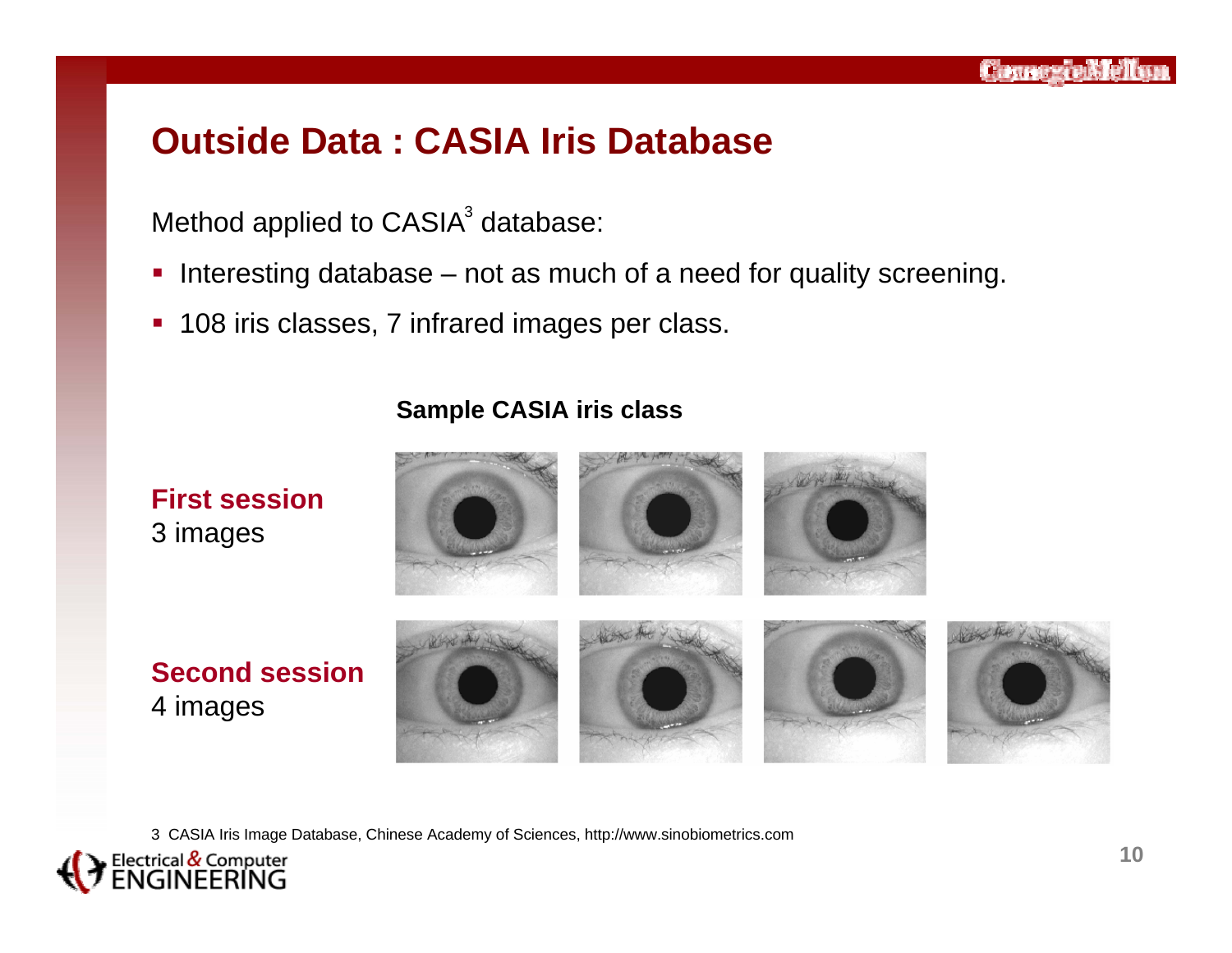# **Results : Outside Data**

#### **Results on CASIA database**

- **EXETC** 2 Find error: complete separation between authentic/impostor scores.
- $\overline{\phantom{a}}$ Separation margin: Fisher ratio = 32.9.

### **Separation of score histograms**



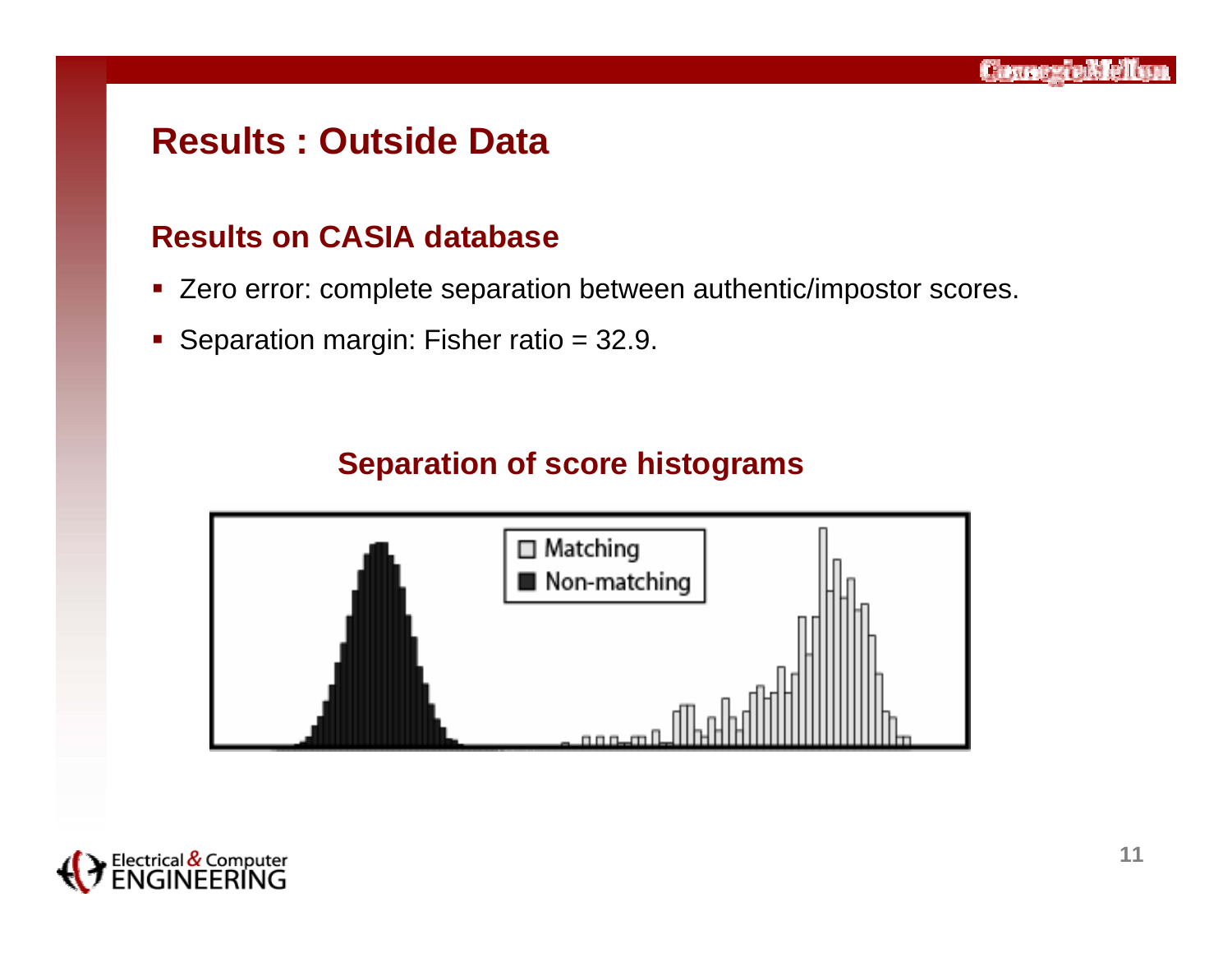### **Conclusions**

#### **We have had the best accuracy using**

- A probabilistic (iris-specific) matching model,
- based upon reliable signal processing methods & cues,
- which we can derive from advanced correlation filter outputs.

#### **The right quality screening process might:**

 Eliminate poorest quality images and allow both TAR and TRR rates  $> 99.9\%$  @ 0.1% FAR on the ICE data.

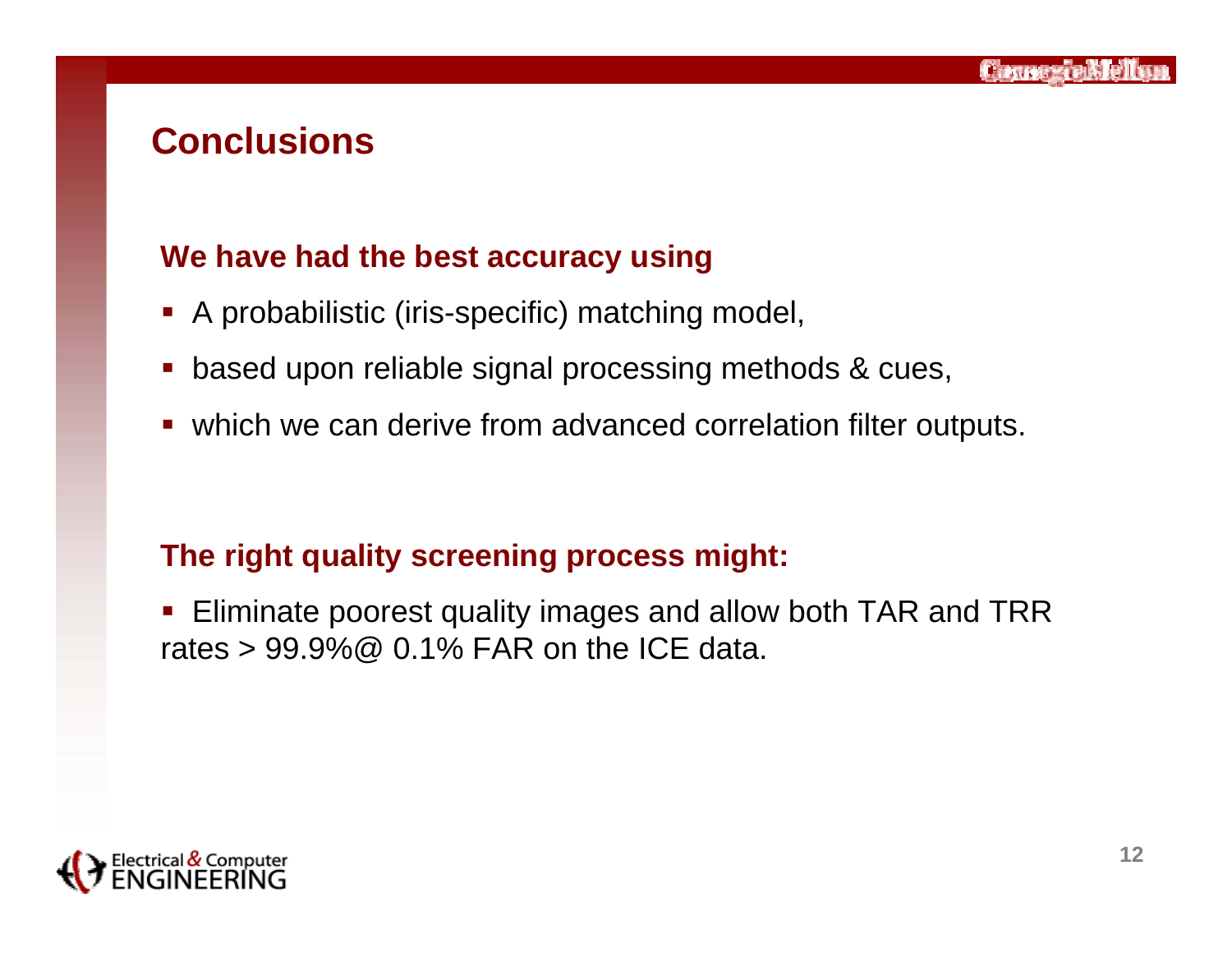# **Future Work**

- We have some very good ideas of how to handle off-angle iris **image segmentation.**
- Can we develop an iris information quality metric so that we **can predict to be bad matches if we do have poor acquisition (e.g. out-of-focus blur) whether this person would be difficult to recognize? i.e. are some people's irises more informative than others and how to use this info?**
- Automatically incorporate Iris image quality metrics (out-of**focus, occlusion) in the recognition process to weight decision scores.**